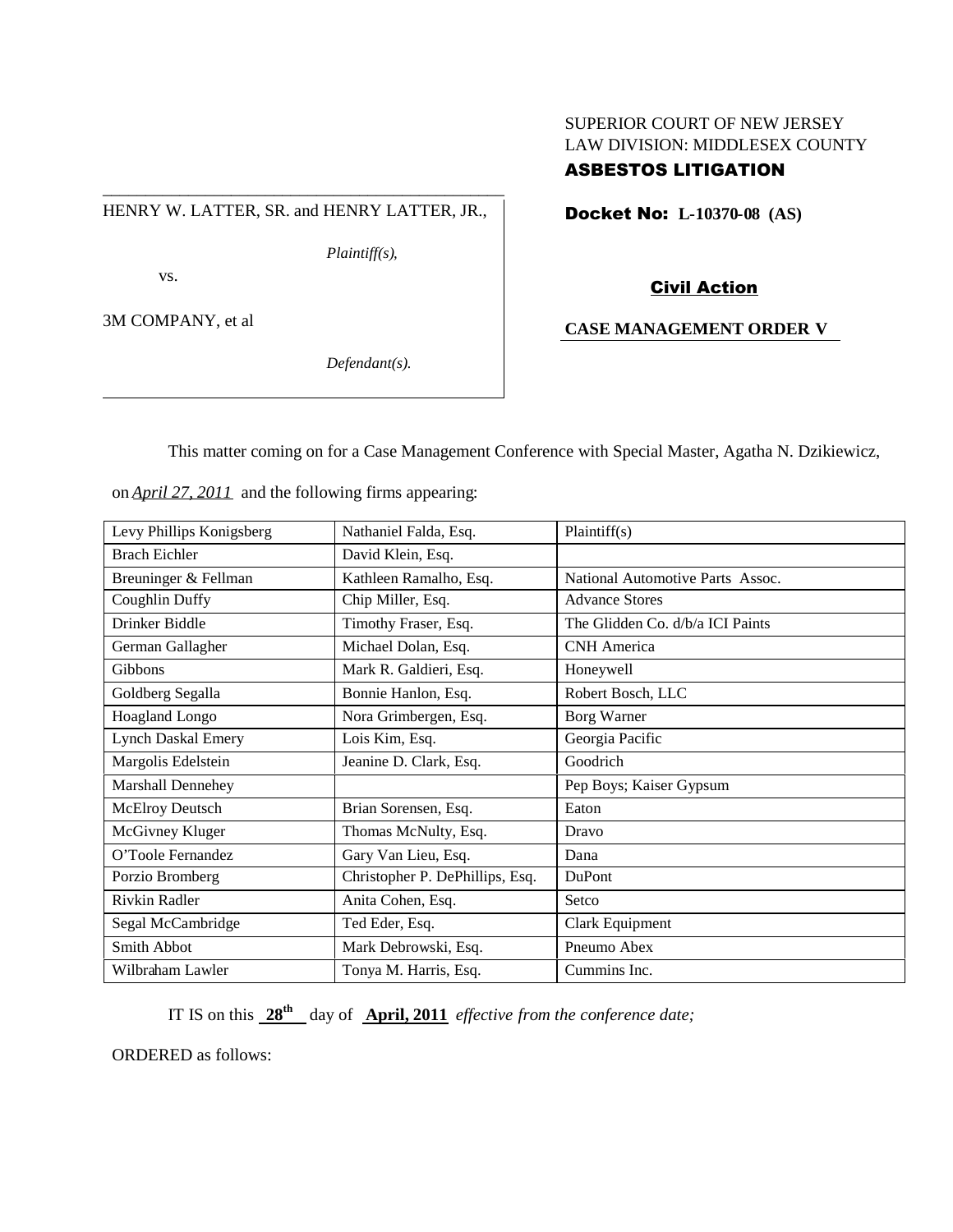Counsel receiving this Order through computerized electronic medium (E-Mail) shall be deemed by the court to have received a copy of the filed original court document. Any document served pursuant to this Order shall be deemed to be served by mail pursuant to *R*.1:5-2.

#### **DISCOVERY**

- September 16, 2011 Fact discovery, including depositions, shall be completed by this date. Plaintiff's counsel shall contact the Special Master within one week of this deadline if all fact discovery is not completed.
- September 16, 2011 Depositions of corporate representatives shall be completed by this date.

#### **EARLY SETTLEMENT**

November 30, 2011 Settlement demands shall be served on all counsel and the Special Master by this date.

#### **SUMMARY JUDGMENT MOTION PRACTICE**

- October 21, 2011 Summary judgment motions limited to product identification issues shall be filed no later than this date.
- November 18, 2011 Last return date for product identification summary judgment motions.

#### **POST SUMMARY JUDGMENT SETTLEMENT CONFERENCE**

December 13, 2011 @ 1:30pm Settlement conference. All defense counsel shall appear with authority to negotiate settlement and have a representative authorized to negotiate settlement available by phone. Any request to be excused from the settlement conference shall be made to the Special Master no later than 4:00pm of the day prior to the conference.

#### **LIABILITY EXPERT REPORTS**

- October 14, 2011 Defendants shall identify its liability experts and serve liability expert reports, if any, by this date or waive any opportunity to rely on liability expert testimony.
- November 11, 2011 Plaintiff shall identify its rebuttal liability experts and serve rebuttal liability expert reports, if any, by this date.

#### **EXPERT DEPOSITIONS**

December 30, 2011 Expert depositions shall be completed by this date. To the extent that plaintiff and defendant generic experts have been deposed before, the parties seeking that deposition in this case must file an application before the Special Master and demonstrate the necessity for that deposition. To the extent possible, documents requested in a deposition notice directed to an expert shall be produced three

 $\_$  ,  $\_$  ,  $\_$  ,  $\_$  ,  $\_$  ,  $\_$  ,  $\_$  ,  $\_$  ,  $\_$  ,  $\_$  ,  $\_$  ,  $\_$  ,  $\_$  ,  $\_$  ,  $\_$  ,  $\_$  ,  $\_$  ,  $\_$  ,  $\_$  ,  $\_$  ,  $\_$  ,  $\_$  ,  $\_$  ,  $\_$  ,  $\_$  ,  $\_$  ,  $\_$  ,  $\_$  ,  $\_$  ,  $\_$  ,  $\_$  ,  $\_$  ,  $\_$  ,  $\_$  ,  $\_$  ,  $\_$  ,  $\_$  ,